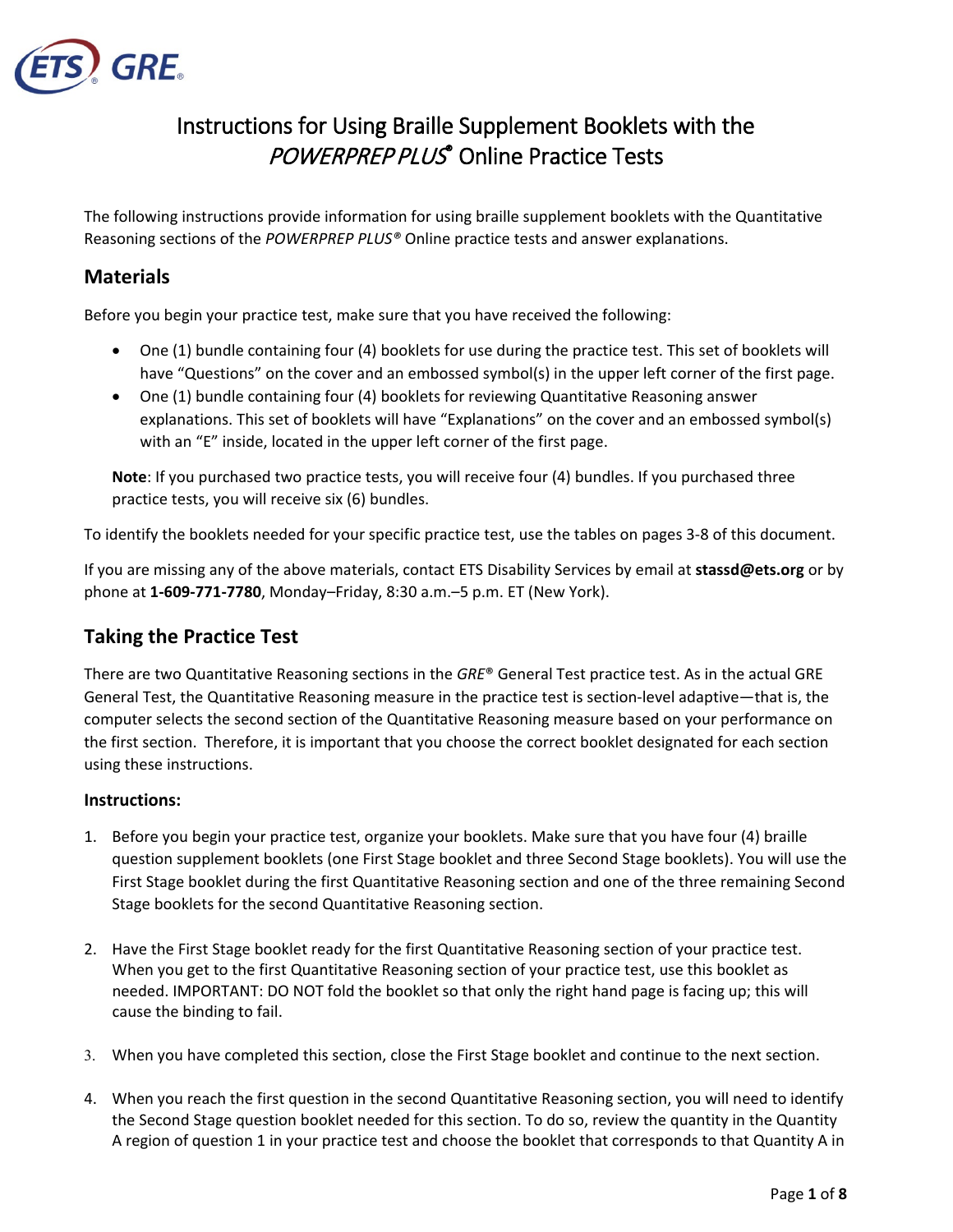the table. You only need to consider the table for the practice test you are taking (Practice Test 1, Practice Test 2, or Practice Test 3).

For example, if you are taking Practice Test 1 and 'The probability that the value of  $(-1)^{r^2}$  will be 1' is in

the Quantity A region, you would choose the booklet titled *General Test Braille Supplement for use with Digitally Accessible POWERPREP PLUS® Online Practice Test 1, Second Stage: Diamond* with 1 diamond symbol embossed in the upper left corner of the first page.

5. Complete this section of the test using the Second Stage booklet as needed. When you have completed this section, close the booklet and continue to the next section of the test. The braille supplement booklets will not be needed for the remainder of the practice test.

**NOTE:** During the actual GRE General Test, an aide will be present to provide you with the appropriate braille supplement booklet for each section of the Quantitative Reasoning measure. You will **NOT need** to choose booklets on your own on test day.

#### **Reviewing Your Test**

Once you have completed your practice test, you will be able to access your answer to each question, the correct answer, and an explanation of the correct answer. For this review, you will need the explanation booklets that correspond to the same sections that you encountered in the test. These booklets will have "Explanations" on the cover as well as an embossed symbol(s) with an "E" inside, located in the upper left corner of the first page. You can identify the booklets needed for reviewing your specific practice test using the tables on the following pages. Remember to only consider the table for the practice test you are taking.

#### **Instructions**

- 1. Use the First Stage Answer Explanation booklet during your review of the first Quantitative Reasoning section of the practice test. IMPORTANT: DO NOT fold the booklet so that only the right hand page is facing up; this will cause the binding to fail.
- 2. When you reach the first question in the second Quantitative Reasoning section, identify the Second Stage Answer Explanation booklet needed to review this section. To do so, review the quantity in the Quantity A region of question 1 in your practice test and choose the booklet that corresponds to that Quantity A in the table. You can also identify the Second Stage Answer Explanation booklet by matching the full title of the second stage questions booklet used during the practice test with the full title of the second stage explanation booklet.
- 3. Once you have completed reviewing this section, the braille supplement booklets will not be needed beyond this point unless you decide to review your answers from the first or second Quantitative Reasoning sections again.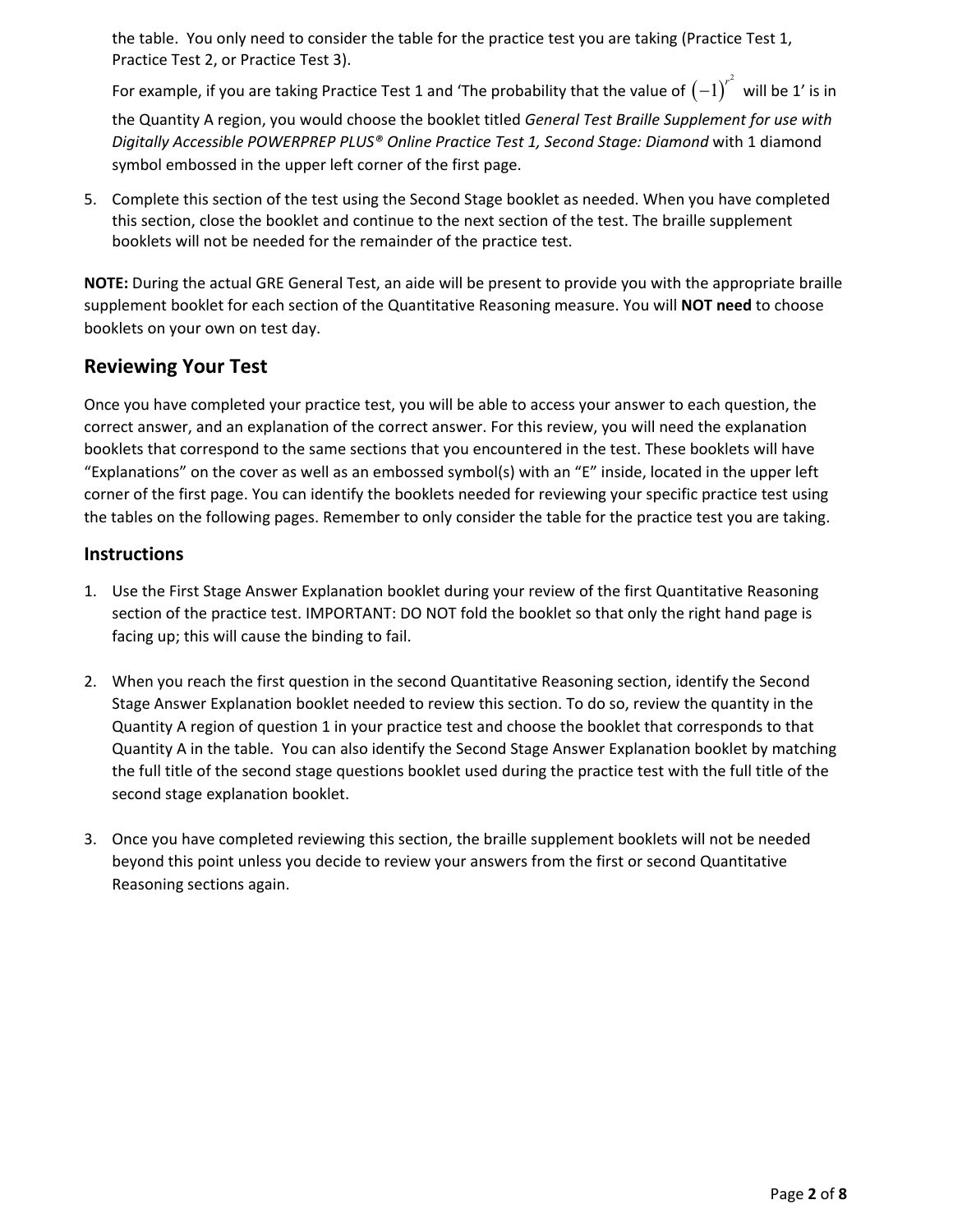## **Practice Test 1 - Practice Test Question Supplement Booklets**

| Title of test book                                          | <b>Description of</b><br>shape embossed | <b>Quantity A</b>                                        |
|-------------------------------------------------------------|-----------------------------------------|----------------------------------------------------------|
|                                                             | on first page                           |                                                          |
| <b>GRADUATE RECORD EXAMINATIONS®</b>                        |                                         |                                                          |
| <b>General Test</b>                                         |                                         |                                                          |
| <b>Braille Supplement for use with Digitally Accessible</b> |                                         | 125n                                                     |
| <b>POWERPREP PLUS<sup>®</sup> Online</b>                    | 1 circle                                |                                                          |
| <b>Practice Test 1</b>                                      |                                         |                                                          |
| <b>First Stage</b>                                          |                                         |                                                          |
| Questions                                                   |                                         |                                                          |
| <b>GRADUATE RECORD EXAMINATIONS®</b>                        |                                         |                                                          |
| <b>General Test</b>                                         |                                         |                                                          |
| <b>Braille Supplement for use with Digitally Accessible</b> |                                         | The sum of the areas of the unshaded regions inside      |
| <b>POWERPREP PLUS<sup>®</sup> Online</b>                    | 1 square                                | rectangle RSTW                                           |
| <b>Practice Test 1</b>                                      |                                         |                                                          |
| Second Stage: Square                                        |                                         |                                                          |
| Questions                                                   |                                         |                                                          |
| <b>GRADUATE RECORD EXAMINATIONS®</b>                        |                                         |                                                          |
| <b>General Test</b>                                         |                                         |                                                          |
| <b>Braille Supplement for use with Digitally Accessible</b> |                                         | The probability that the value of $(-1)^{r^2}$ will be 1 |
| <b>POWERPREP PLUS<sup>®</sup> Online</b>                    | 1 diamond                               |                                                          |
| <b>Practice Test 1</b>                                      |                                         |                                                          |
| Second Stage: Diamond                                       |                                         |                                                          |
| <b>Questions</b>                                            |                                         |                                                          |
| <b>GRADUATE RECORD EXAMINATIONS®</b>                        |                                         |                                                          |
| <b>General Test</b>                                         |                                         |                                                          |
| <b>Braille Supplement for use with Digitally Accessible</b> |                                         | The average (arithmetic mean) amount donated per         |
| <b>POWERPREP PLUS<sup>®</sup> Online</b>                    | 1 rectangle                             | person in the group                                      |
| <b>Practice Test 1</b>                                      |                                         |                                                          |
| Second Stage: Rectangle                                     |                                         |                                                          |
| Questions                                                   |                                         |                                                          |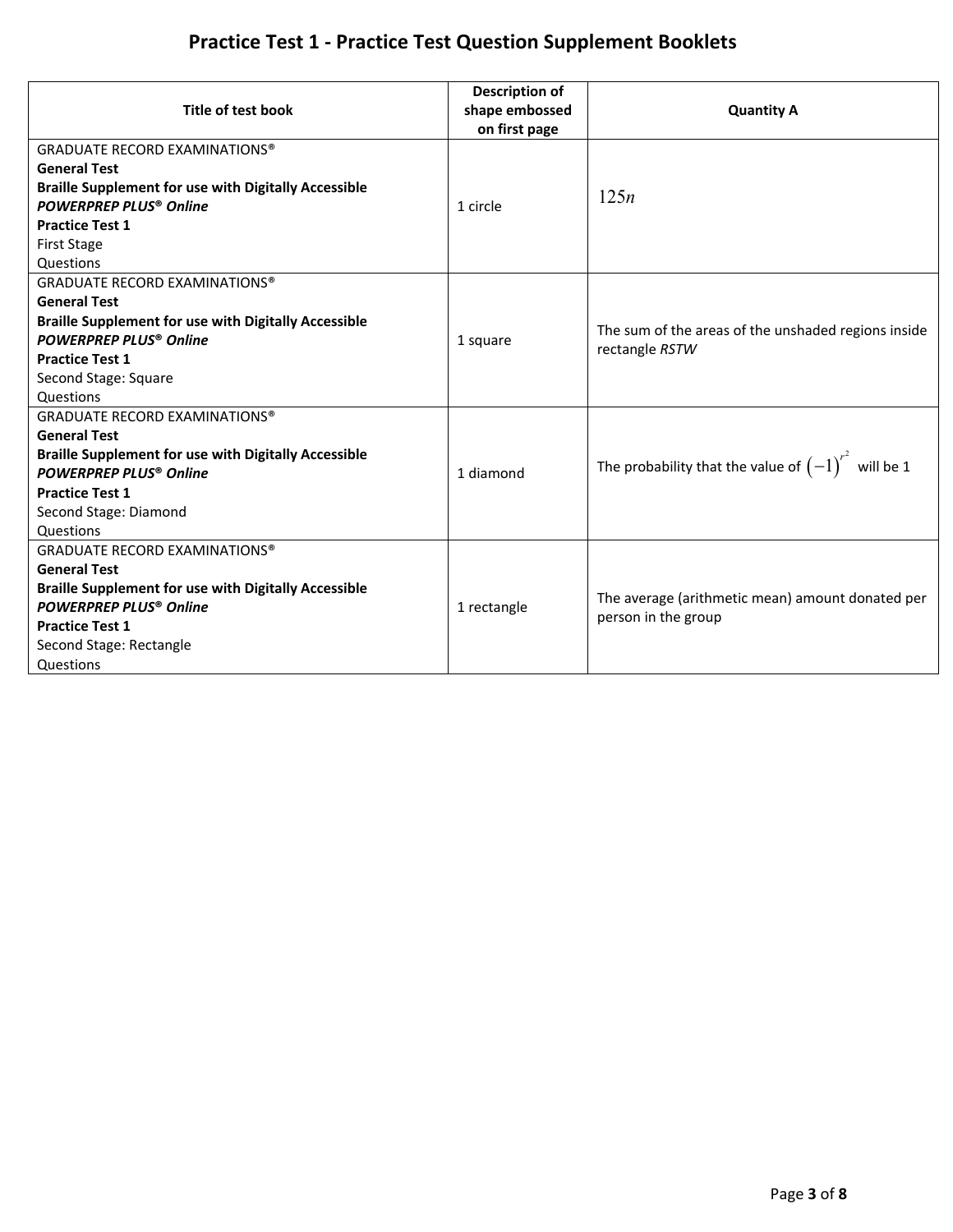# **Practice Test 1 – Answer Explanation Supplement Booklets**

|                                                             | <b>Description of</b> |                                                                       |
|-------------------------------------------------------------|-----------------------|-----------------------------------------------------------------------|
| Title of test book                                          | shape embossed        | <b>Quantity A</b>                                                     |
|                                                             | on first page         |                                                                       |
| <b>GRADUATE RECORD EXAMINATIONS®</b>                        |                       |                                                                       |
| <b>General Test</b>                                         |                       |                                                                       |
| <b>Braille Supplement for use with Digitally Accessible</b> | 1 circle with "E"     | 125n                                                                  |
| <b>POWERPREP PLUS<sup>®</sup> Online</b>                    | inside                |                                                                       |
| <b>Practice Test 1</b>                                      |                       |                                                                       |
| <b>First Stage</b>                                          |                       |                                                                       |
| Explanations                                                |                       |                                                                       |
| <b>GRADUATE RECORD EXAMINATIONS®</b>                        |                       |                                                                       |
| <b>General Test</b>                                         |                       |                                                                       |
| <b>Braille Supplement for use with Digitally Accessible</b> | 1 square with "E"     |                                                                       |
| <b>POWERPREP PLUS<sup>®</sup> Online</b>                    | inside                | The sum of the areas of the unshaded regions inside<br>rectangle RSTW |
| <b>Practice Test 1</b>                                      |                       |                                                                       |
| Second Stage: Square                                        |                       |                                                                       |
| Explanations                                                |                       |                                                                       |
| <b>GRADUATE RECORD EXAMINATIONS®</b>                        |                       |                                                                       |
| <b>General Test</b>                                         |                       |                                                                       |
| <b>Braille Supplement for use with Digitally Accessible</b> | 1 diamond with        | The probability that the value of $(-1)^{r^2}$ will be 1              |
| <b>POWERPREP PLUS<sup>®</sup> Online</b>                    | "E" inside            |                                                                       |
| <b>Practice Test 1</b>                                      |                       |                                                                       |
| Second Stage: Diamond                                       |                       |                                                                       |
| Explanations                                                |                       |                                                                       |
| <b>GRADUATE RECORD EXAMINATIONS®</b>                        |                       |                                                                       |
| <b>General Test</b>                                         |                       |                                                                       |
| <b>Braille Supplement for use with Digitally Accessible</b> | 1 rectangle with      | The average (arithmetic mean) amount donated per                      |
| <b>POWERPREP PLUS<sup>®</sup> Online</b>                    | "E" inside            |                                                                       |
| <b>Practice Test 1</b>                                      |                       | person in the group                                                   |
| Second Stage: Rectangle                                     |                       |                                                                       |
| Explanations                                                |                       |                                                                       |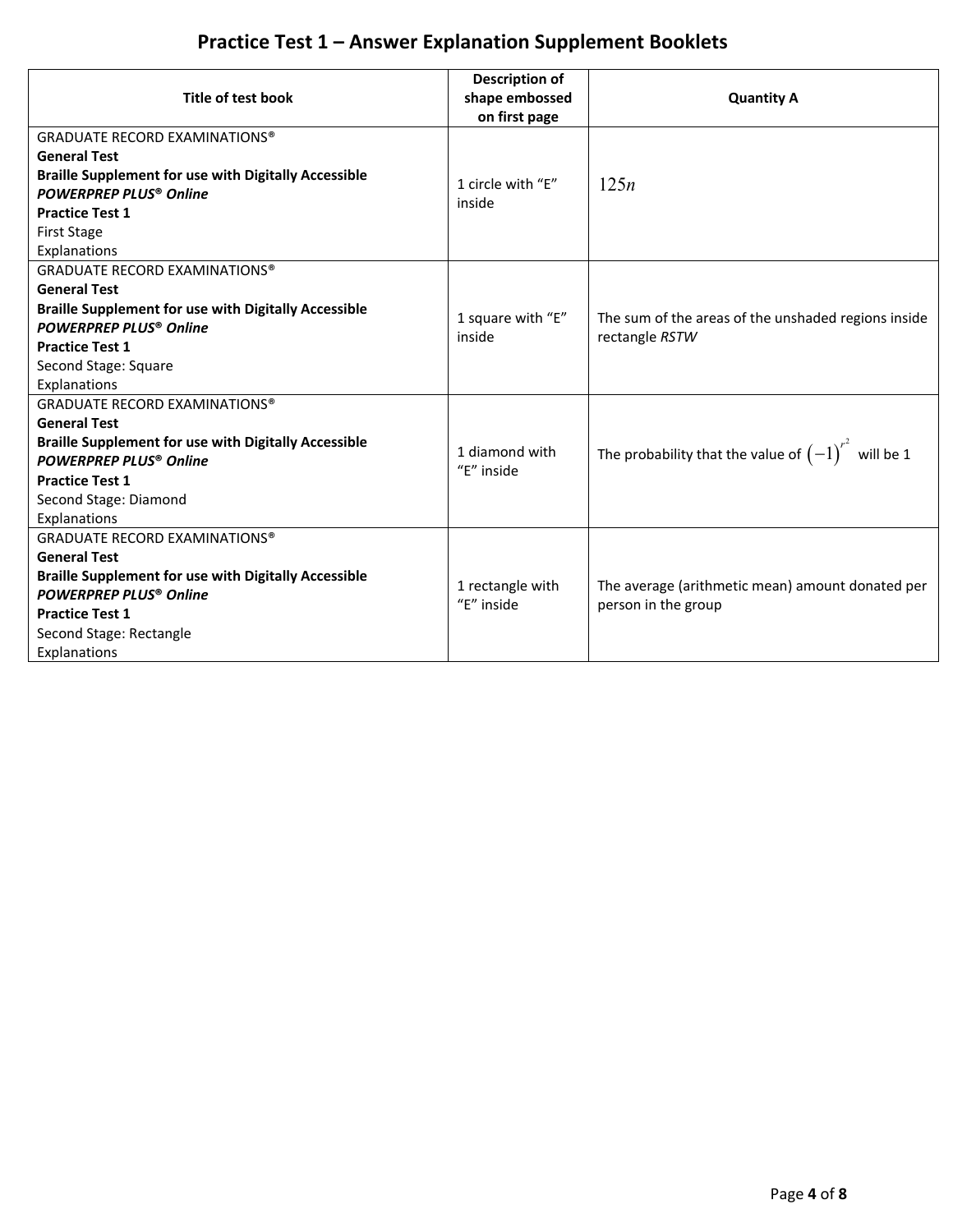## **Practice Test 2 - Practice Test Question Supplement Booklets**

|                                                             | <b>Description of</b> |                                                   |
|-------------------------------------------------------------|-----------------------|---------------------------------------------------|
| <b>Title of test book</b>                                   | shape embossed        | <b>Quantity A</b>                                 |
|                                                             | on first page         |                                                   |
| <b>GRADUATE RECORD EXAMINATIONS®</b>                        |                       |                                                   |
| <b>General Test</b>                                         |                       |                                                   |
| <b>Braille Supplement for use with Digitally Accessible</b> |                       | $y - x$                                           |
| <b>POWERPREP PLUS® Online</b>                               | 2 circles             |                                                   |
| <b>Practice Test 2</b>                                      |                       |                                                   |
| <b>First Stage</b>                                          |                       |                                                   |
| Questions                                                   |                       |                                                   |
| <b>GRADUATE RECORD EXAMINATIONS®</b>                        |                       |                                                   |
| <b>General Test</b>                                         |                       |                                                   |
| <b>Braille Supplement for use with Digitally Accessible</b> |                       | $x + y$                                           |
| <b>POWERPREP PLUS® Online</b>                               | 2 squares             |                                                   |
| <b>Practice Test 2</b>                                      |                       |                                                   |
| Second Stage: Square                                        |                       |                                                   |
| Questions                                                   |                       |                                                   |
| <b>GRADUATE RECORD EXAMINATIONS®</b>                        |                       |                                                   |
| <b>General Test</b>                                         |                       |                                                   |
| <b>Braille Supplement for use with Digitally Accessible</b> |                       | $x^y$                                             |
| <b>POWERPREP PLUS<sup>®</sup> Online</b>                    | 2 diamonds            |                                                   |
| <b>Practice Test 2</b>                                      |                       |                                                   |
| Second Stage: Diamond                                       |                       |                                                   |
| Questions                                                   |                       |                                                   |
| <b>GRADUATE RECORD EXAMINATIONS®</b>                        |                       |                                                   |
| <b>General Test</b>                                         |                       |                                                   |
| <b>Braille Supplement for use with Digitally Accessible</b> |                       |                                                   |
| <b>POWERPREP PLUS® Online</b>                               | 2 rectangles          | The standard deviation of the numbers in list $K$ |
| <b>Practice Test 2</b>                                      |                       |                                                   |
| Second Stage: Rectangle                                     |                       |                                                   |
| Questions                                                   |                       |                                                   |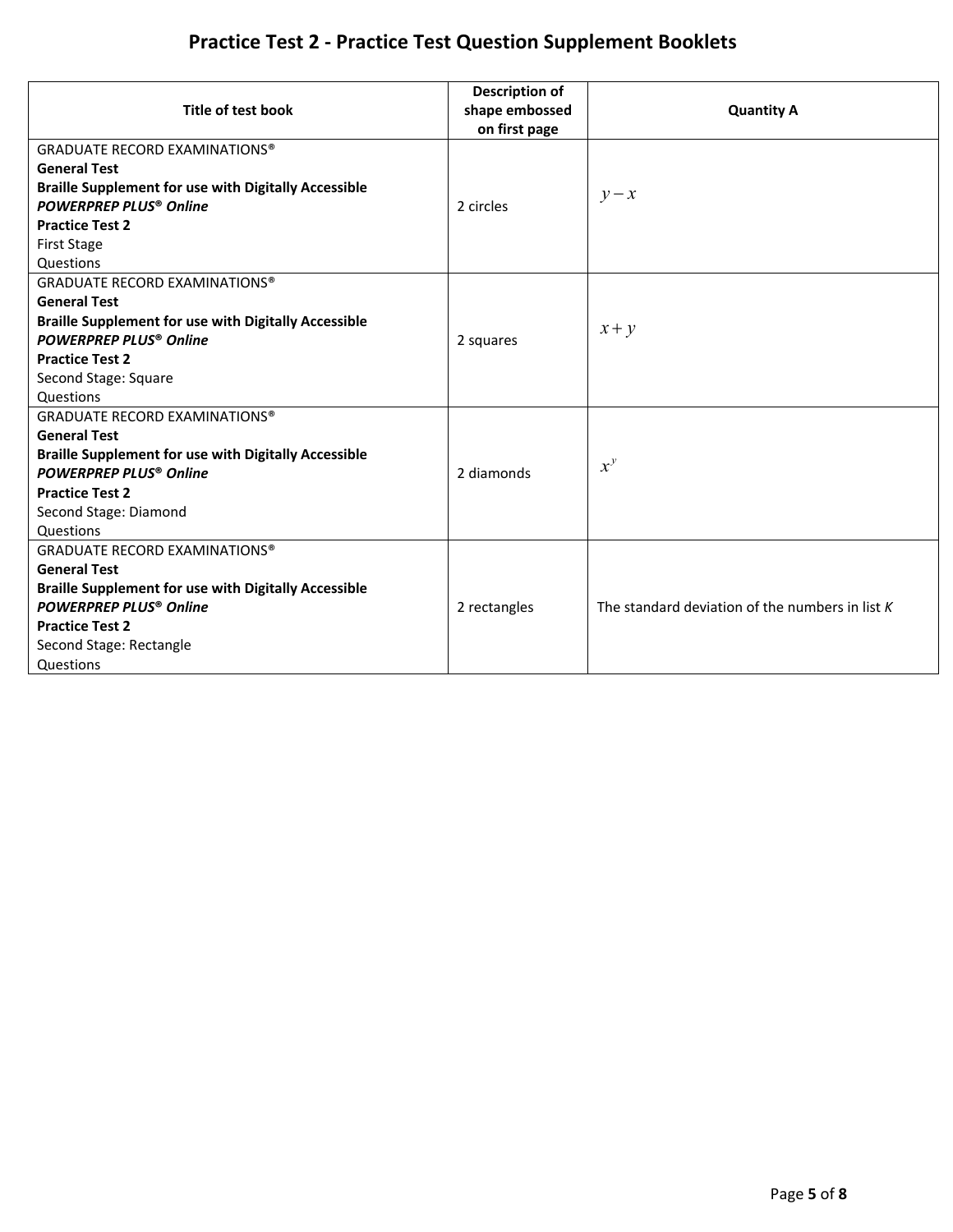# **Practice Test 2 – Answer Explanation Supplement Booklets**

|                                                             | <b>Description of</b> |                                                   |
|-------------------------------------------------------------|-----------------------|---------------------------------------------------|
| Title of test book                                          | shape embossed        | <b>Quantity A</b>                                 |
|                                                             | on first page         |                                                   |
| <b>GRADUATE RECORD EXAMINATIONS®</b>                        |                       |                                                   |
| <b>General Test</b>                                         |                       |                                                   |
| <b>Braille Supplement for use with Digitally Accessible</b> | 2 circles with "E"    | $y - x$                                           |
| <b>POWERPREP PLUS® Online</b>                               | inside                |                                                   |
| <b>Practice Test 2</b>                                      |                       |                                                   |
| <b>First Stage</b>                                          |                       |                                                   |
| Explanations                                                |                       |                                                   |
| <b>GRADUATE RECORD EXAMINATIONS®</b>                        |                       |                                                   |
| <b>General Test</b>                                         |                       |                                                   |
| <b>Braille Supplement for use with Digitally Accessible</b> | 2 squares with "E"    | $x + y$                                           |
| <b>POWERPREP PLUS® Online</b>                               | inside                |                                                   |
| <b>Practice Test 2</b>                                      |                       |                                                   |
| Second Stage: Square                                        |                       |                                                   |
| Explanations                                                |                       |                                                   |
| <b>GRADUATE RECORD EXAMINATIONS®</b>                        |                       |                                                   |
| <b>General Test</b>                                         |                       |                                                   |
| <b>Braille Supplement for use with Digitally Accessible</b> | 2 diamonds with       | $x^y$                                             |
| <b>POWERPREP PLUS® Online</b>                               | "E" inside            |                                                   |
| <b>Practice Test 2</b>                                      |                       |                                                   |
| Second Stage: Diamond                                       |                       |                                                   |
| Explanations                                                |                       |                                                   |
| <b>GRADUATE RECORD EXAMINATIONS®</b>                        |                       |                                                   |
| <b>General Test</b>                                         |                       |                                                   |
| <b>Braille Supplement for use with Digitally Accessible</b> | 2 rectangles with     |                                                   |
| <b>POWERPREP PLUS<sup>®</sup> Online</b>                    | "E" inside            | The standard deviation of the numbers in list $K$ |
| <b>Practice Test 2</b>                                      |                       |                                                   |
| Second Stage: Rectangle                                     |                       |                                                   |
| Explanations                                                |                       |                                                   |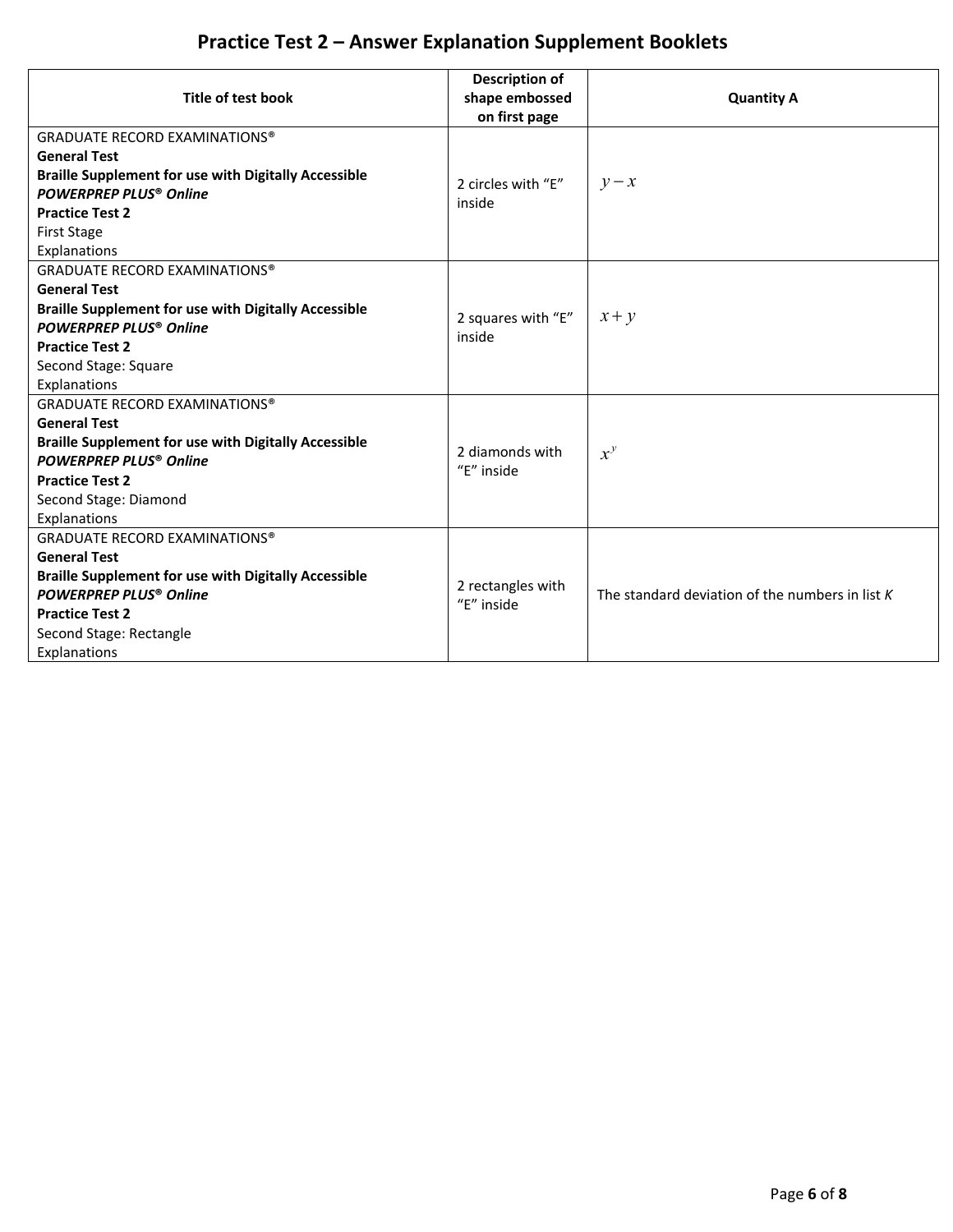## **Practice Test 3 – Practice Test Question Supplement Booklets**

| Title of test book                                          | <b>Description of</b><br>shape embossed | <b>Quantity A</b>                                                  |
|-------------------------------------------------------------|-----------------------------------------|--------------------------------------------------------------------|
|                                                             | on first page                           |                                                                    |
| <b>GRADUATE RECORD EXAMINATIONS®</b>                        |                                         |                                                                    |
| <b>General Test</b>                                         |                                         |                                                                    |
| <b>Braille Supplement for use with Digitally Accessible</b> |                                         |                                                                    |
| <b>POWERPREP PLUS® Online</b>                               | 1 circle                                | $2^{x+2}$                                                          |
| <b>Practice Test 3</b>                                      |                                         |                                                                    |
| <b>First Stage</b>                                          |                                         |                                                                    |
| Questions                                                   |                                         |                                                                    |
| <b>GRADUATE RECORD EXAMINATIONS®</b>                        |                                         |                                                                    |
| <b>General Test</b>                                         |                                         |                                                                    |
| <b>Braille Supplement for use with Digitally Accessible</b> |                                         | The fraction of the students in the classroom who                  |
| <b>POWERPREP PLUS® Online</b>                               | 1 square                                | have green eyes                                                    |
| <b>Practice Test 3</b>                                      |                                         |                                                                    |
| Second Stage: Square                                        |                                         |                                                                    |
| Questions                                                   |                                         |                                                                    |
| <b>GRADUATE RECORD EXAMINATIONS®</b>                        |                                         |                                                                    |
| <b>General Test</b>                                         |                                         |                                                                    |
| <b>Braille Supplement for use with Digitally Accessible</b> |                                         |                                                                    |
| <b>POWERPREP PLUS® Online</b>                               | 1 diamond                               | The price p when $x=10$ and $y=30$                                 |
| <b>Practice Test 3</b>                                      |                                         |                                                                    |
| Second Stage: Diamond                                       |                                         |                                                                    |
| <b>Questions</b>                                            |                                         |                                                                    |
| <b>GRADUATE RECORD EXAMINATIONS®</b>                        |                                         |                                                                    |
| <b>General Test</b>                                         |                                         |                                                                    |
| <b>Braille Supplement for use with Digitally Accessible</b> |                                         |                                                                    |
| <b>POWERPREP PLUS® Online</b>                               | 1 rectangle                             | $\left(\sqrt{y+5}-\sqrt{y}\right)\left(\sqrt{y+5}+\sqrt{y}\right)$ |
| <b>Practice Test 3</b>                                      |                                         |                                                                    |
| Second Stage: Rectangle                                     |                                         |                                                                    |
| Questions                                                   |                                         |                                                                    |